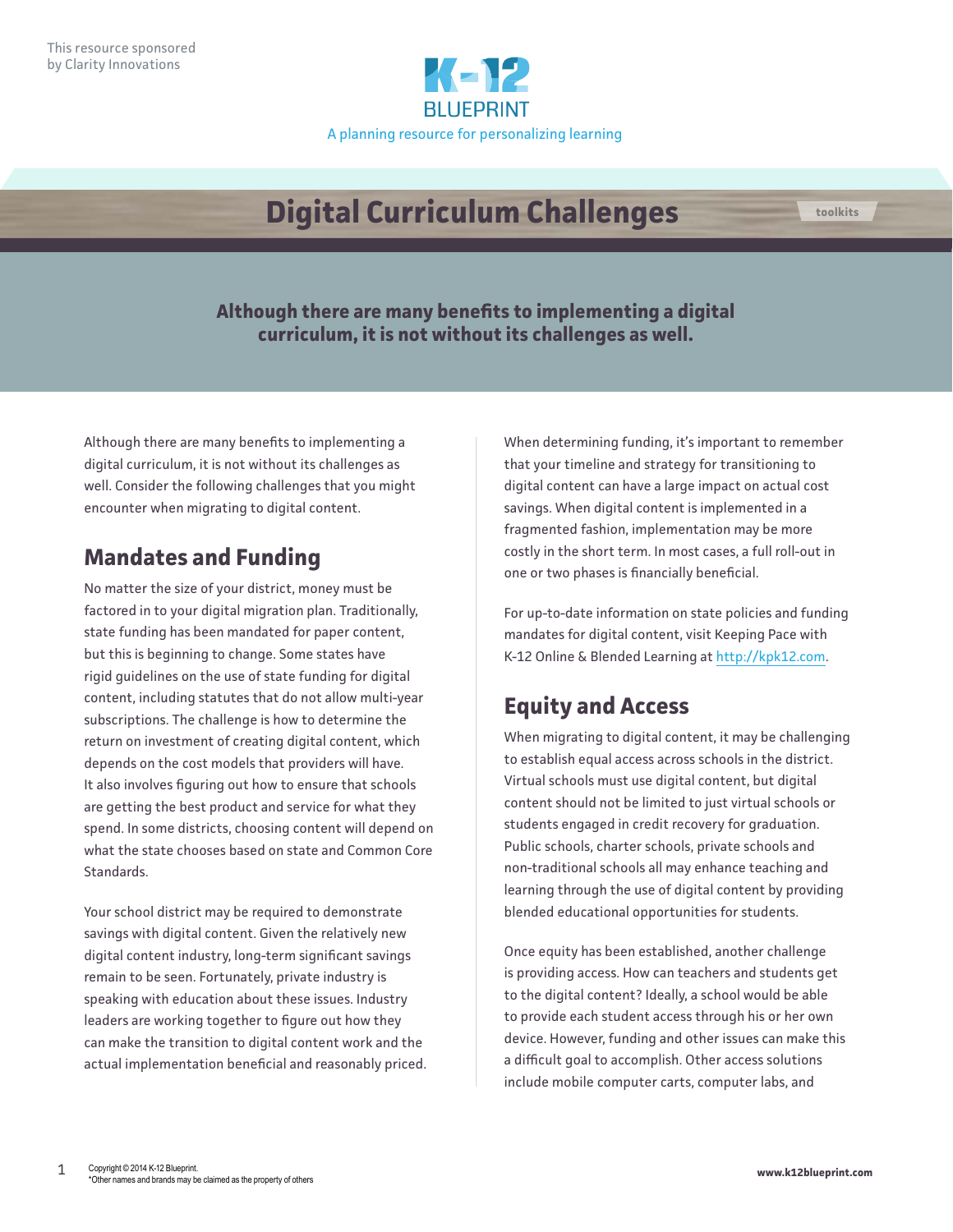BYOD initiatives. Regardless of the device model that is implemented, a district will benefit from having one central location (for example, a virtual desktop or LMS) that provides one-stop access to the content.

### **Teacher Buy-In and Training**

The migration to digital content requires a significant amount of curriculum analysis and redesign in order to take full advantage of the features of technology. Teachers may say they are on board for technology integration, but they also need to be aware of the impact it has on their teaching approach. Leadership in the school can encourage teachers to be innovative and to fully embrace instructing in an environment of digital content. In many schools a culture change is required to enable collaboration and knowledge production, not just consumption, by students and teachers.

Professional development for digital content implementation should be strategic and widely available. Consider multiple offerings to meet varying levels of technology expertise, background, and teaching styles. Inevitably, you will encounter teachers that are hesitant to use technology, while other teachers are eager to start but do not have access. Also, be prepared to address the challenge of teachers who choose not to participate in the digital migration.

While initial training will be the most significant in terms of cost and time, you will also want to consider a plan for ongoing professional development. Technology changes rapidly, and teachers will need continual support in order to raise and maintain student achievement.

#### **Plagiarism, e-Cheating and Copyright Infringement**

Digital content requires a school to rethink its digital citizenship curriculum. Direct instruction on Internet safety, search strategies, copyright, and netiquette can also be incorporated into a digital curriculum. Proper training will help ensure that all students are well-prepared to begin using technology every day in a safe, respectful, and

responsible way. When combined with a well-defined AUP, a unit that specifically teaches digital citizenship may lead to fewer issues within the program. Keep in mind that your school's existing AUP may need to be rewritten to include issues specific to digital content, mobile devices, and applications.

#### **Network Infrastructure**

A digital migration will increase the number of networked devices at school, creating heavy demands on your network infrastructure. A comprehensive, long-term networking plan is required to ensure the success of digital content implementation.

When planning for network infrastructure, be sure to consider how the network will be able to handle a large number of devices simultaneously, for example, at the beginning of class periods when students log on to the network at the same time. You might want to consider multiple access points to provide reliable network access 24/7. Another challenge is to ensure that you have enough bandwidth to handle multimedia applications, and that the network infrastructure has capacity for growth.

Digital migration also brings with it a host of security concerns, including data protection and compliance with the Children's Internet Protection Act (CIPA).

- How will you protect student information and avoid data security conflicts?
- How will you protect your network from viruses and malware?
- Will students be protected from unsolicited email and inappropriate sites?
- How will you monitor Internet usage?

Protective wireless infrastructure provides a segmented student network that is separate from the one used by teachers and administrators, thereby avoiding data security conflicts and protecting student information. Built-in authentication procedures enable monitoring of Internet usage while ensuring that only legitimate users are allowed to access the network.